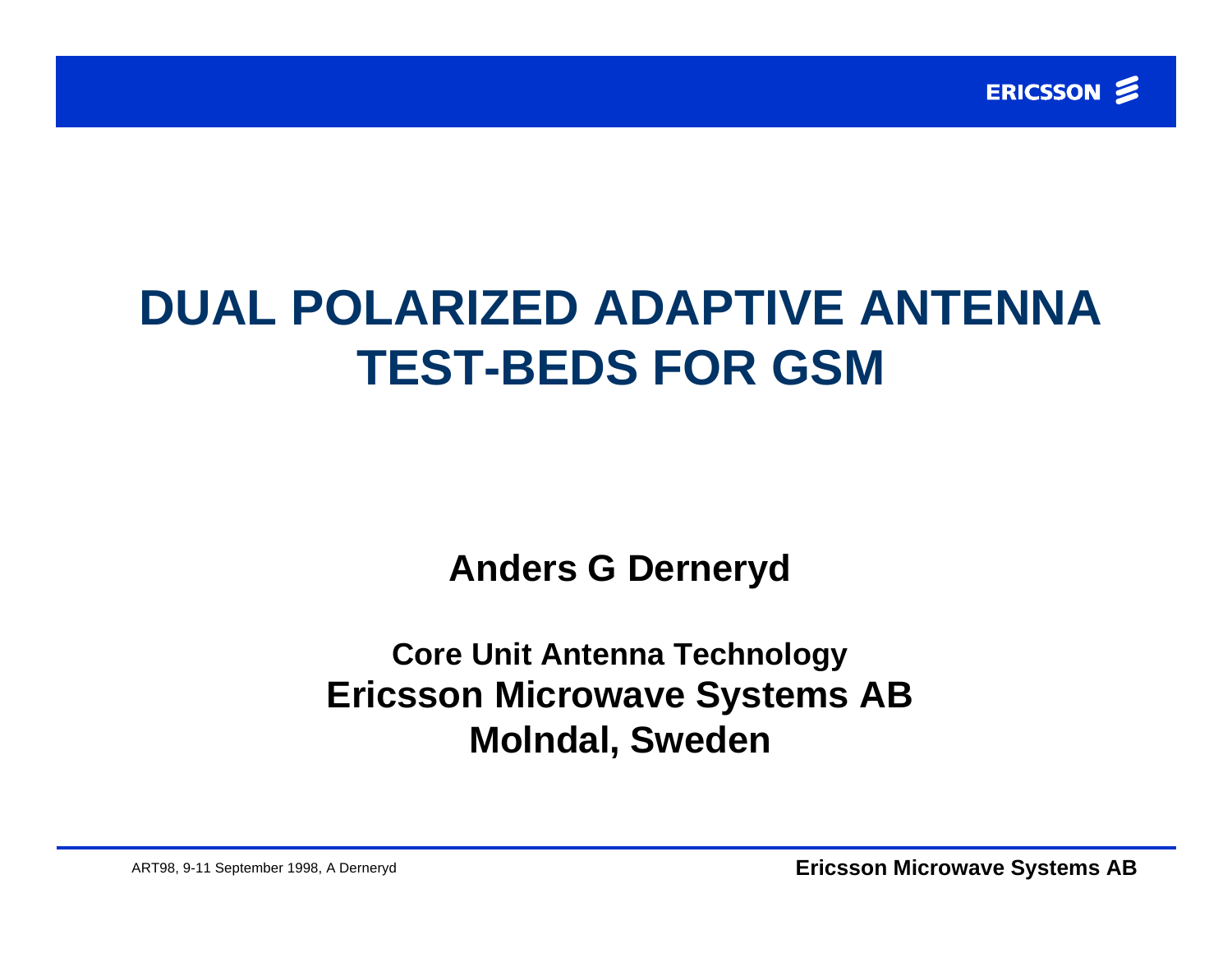# **Outline**

- $\bullet$  **Technology Trends**
- l **Test-bed Activities**
- $\bullet$  **Antenna Configurations**
- Radiation Patterns
- l **Conclusions**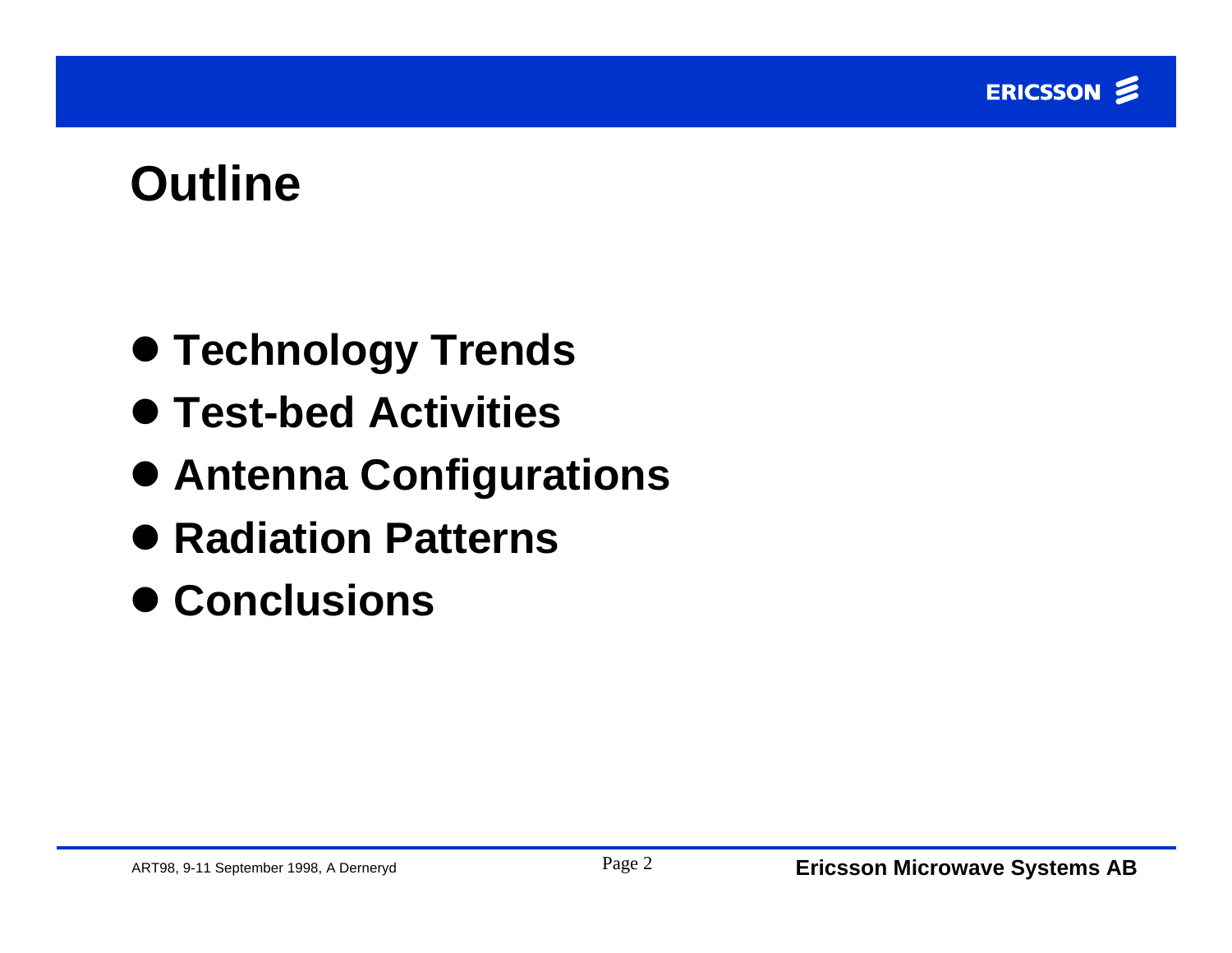# **Adaptive Antenna Technology Trends**

- l **Tailored Antenna Beams => Reduced Interference Levels**
- $\bullet$  **Improved Link Budget => Fewer Sites**
- l **More Users / Hertz => Virtually Increased Bandwidth**

### **to Reduce Operator Infrastructure Costs**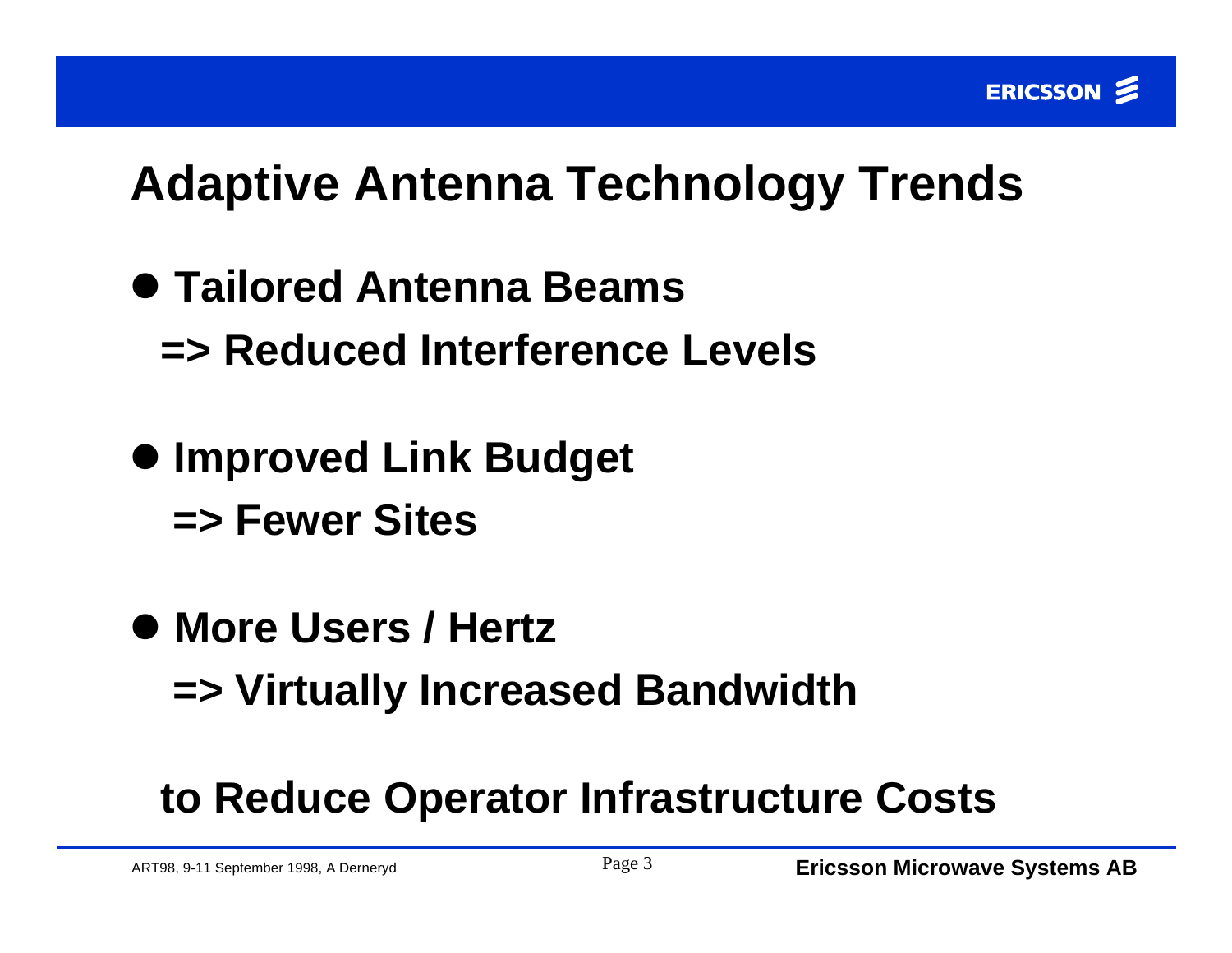# **GSM Adaptive Antenna Test-bed Activities**

- $\bullet$  **Ericsson Mannesmann joint research project**
- l **Evaluate radio link performance**
- l **Examine capacity aspects**
- **Perform field trials with live traffic**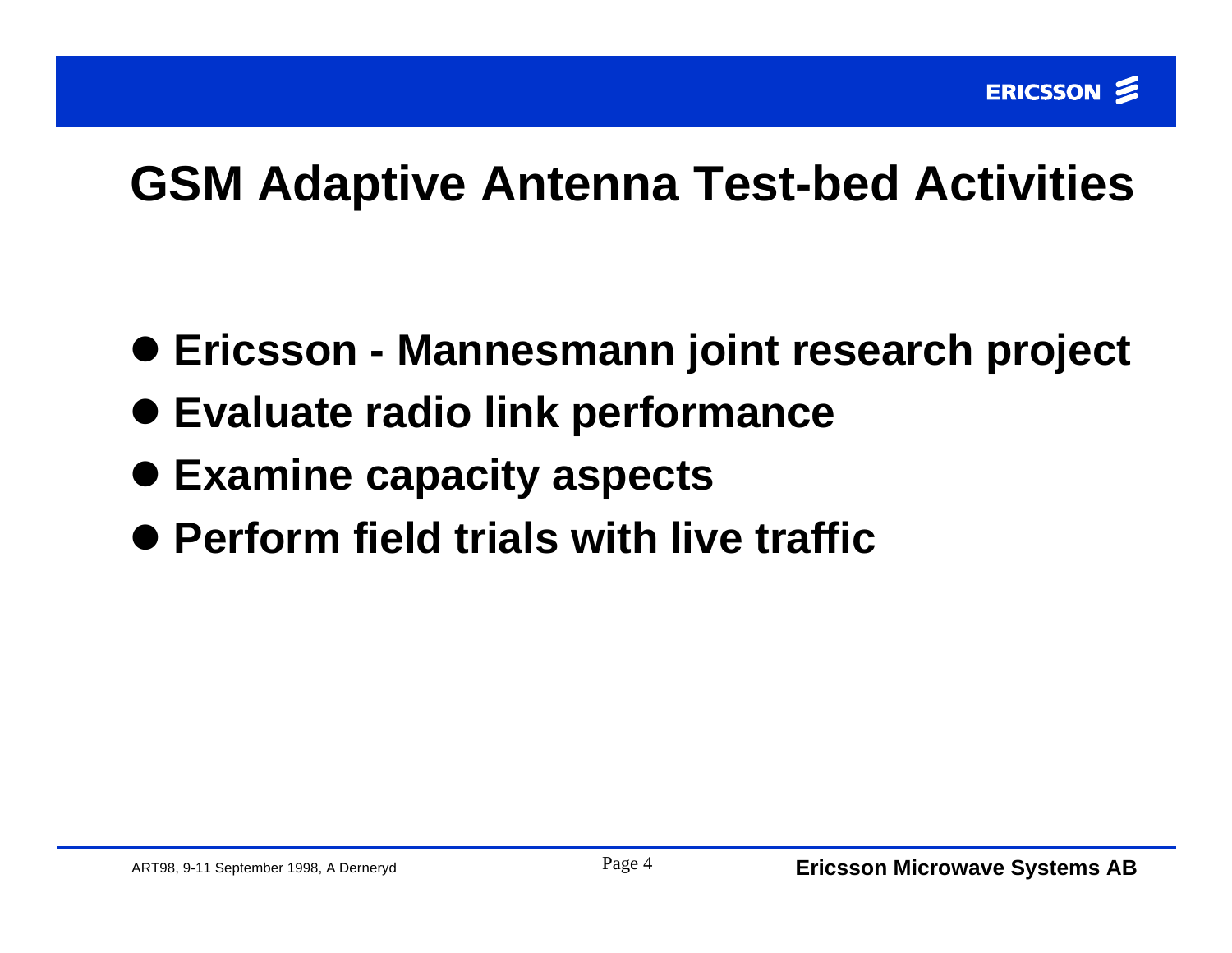

# **GSM Radio Interface**

#### **Basic TDMA Frame**

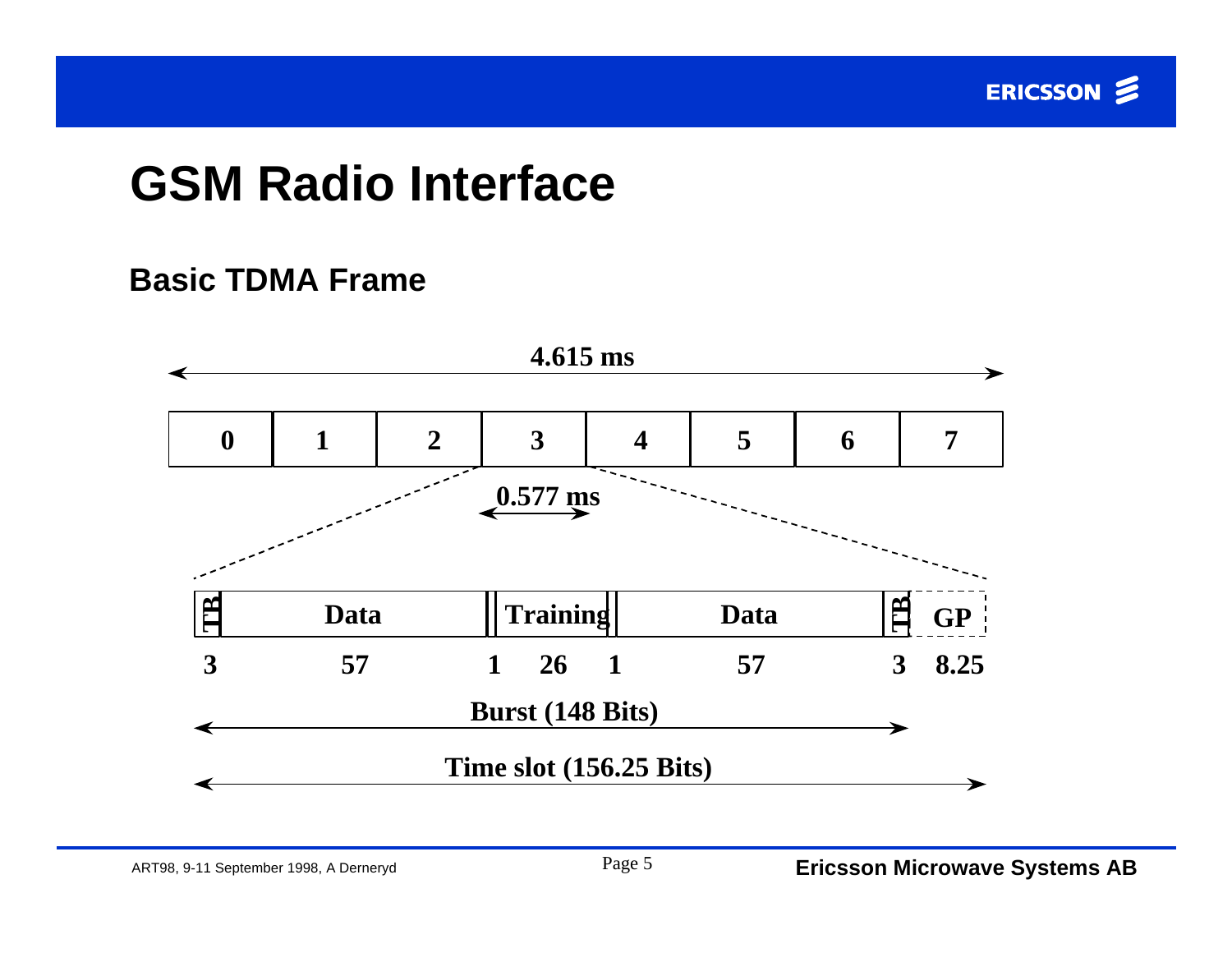

# **GSM Test-bed Field Trials**

#### **Performance Comparison**

- **Dual polarized sector antenna**
- l **Eight-branch dual polarized array antenna**

### **Array Antenna Functionality**

- **Eight-branch diversity combining in uplink**
- l **Use uplink data to compute directional information and transmit in a narrow beam**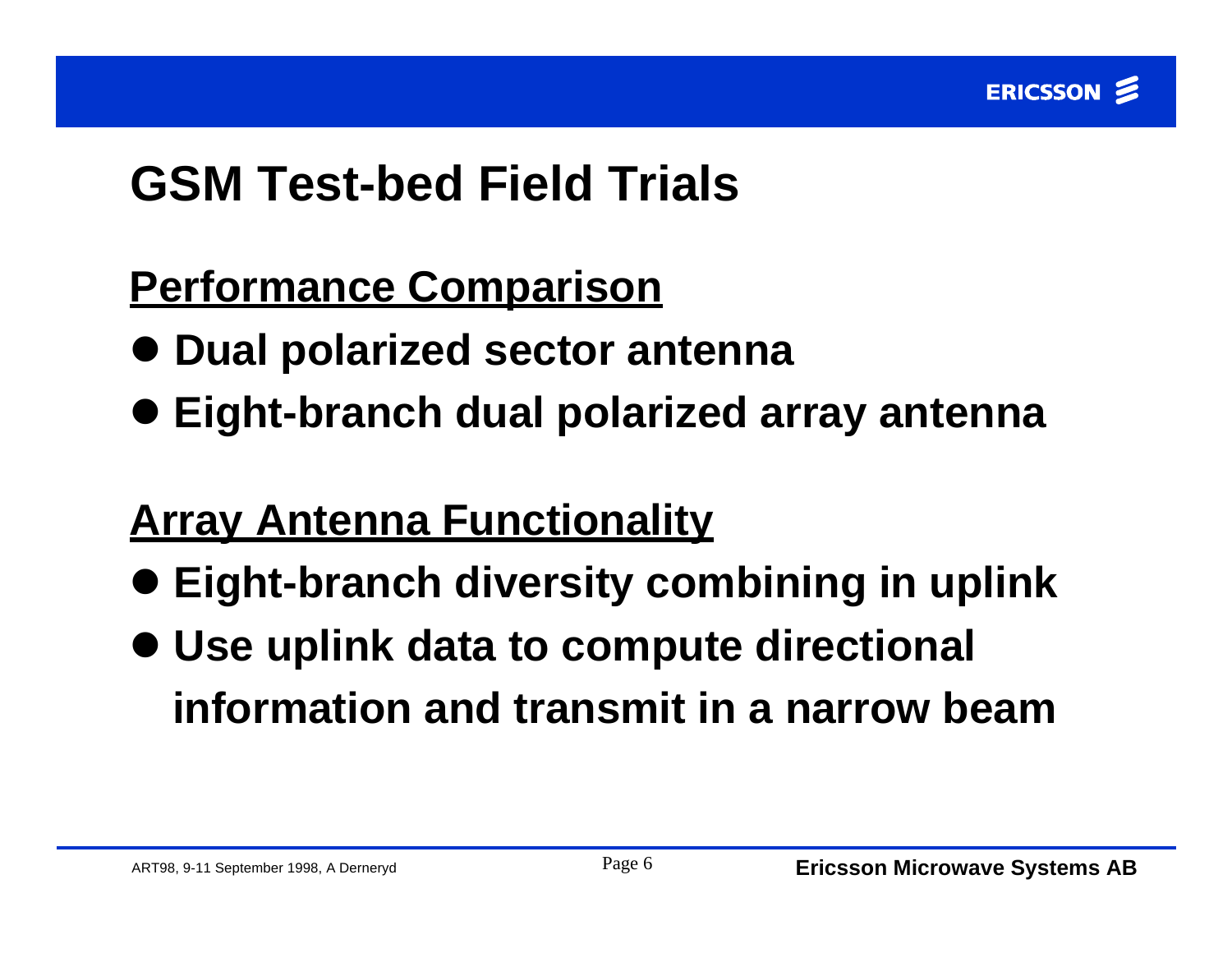# **GSM Test-bed Field Trials, cont.**

#### **Performance Evaluation**

- $\bullet$  **Integrate Adaptive Array Antenna into Mannesmann's Network**
- **Evaluate Performance with Live Traffic**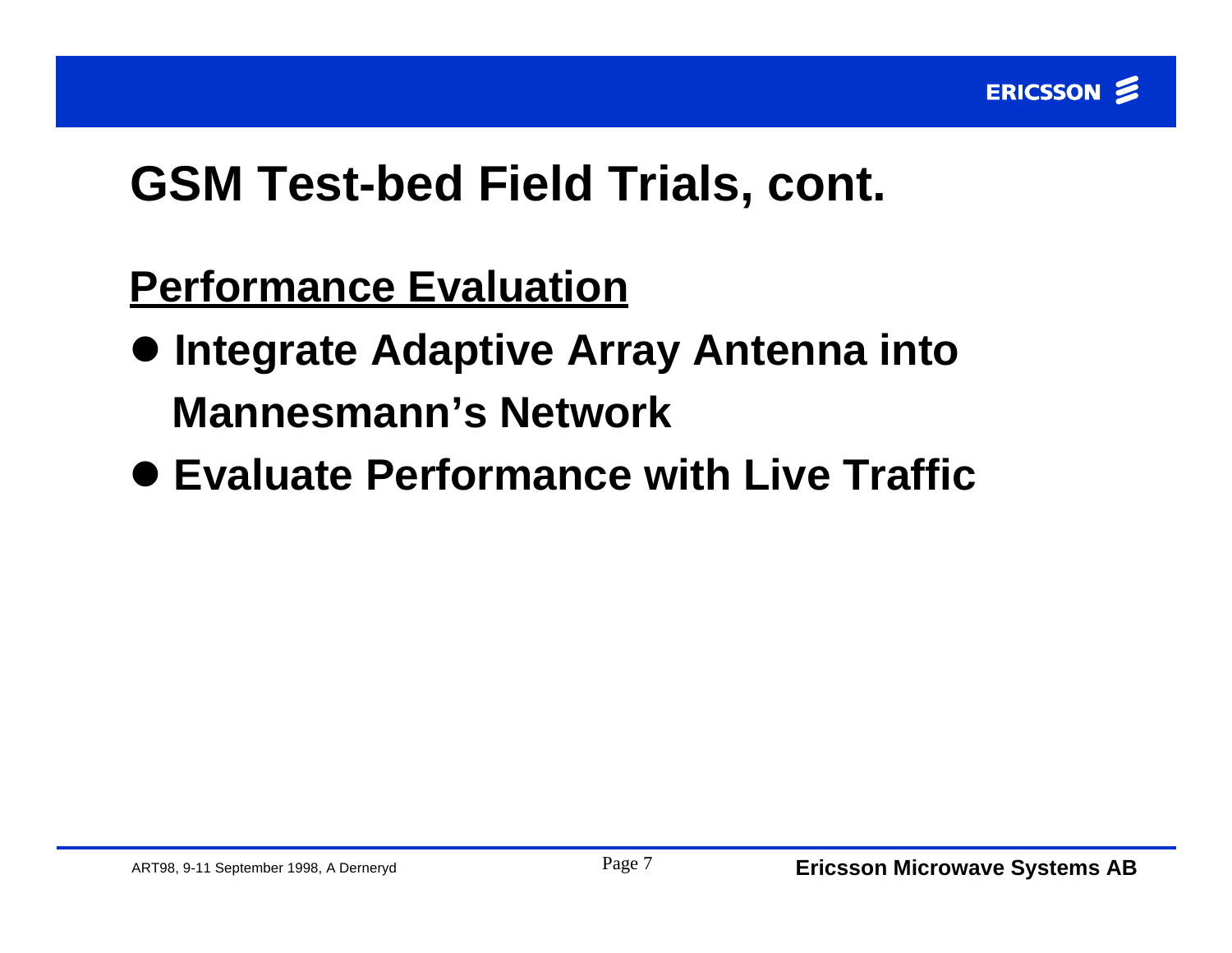# **GSM Array Antenna Characteristics**

- l **GSM 900 (Up: 890 915, Dn: 935 960 MHz)**
- l **GSM 1800 (Up: 1710 1785, Dn: 1805 1880)**
- l **Frequency bandwidth: ~ 9%**
- l **Eight interleaved transmit/receive beams**
- l **Dual polarized (+/- 45 deg) array antennas**
- $\bullet$  **Low profile microstrip patch elements**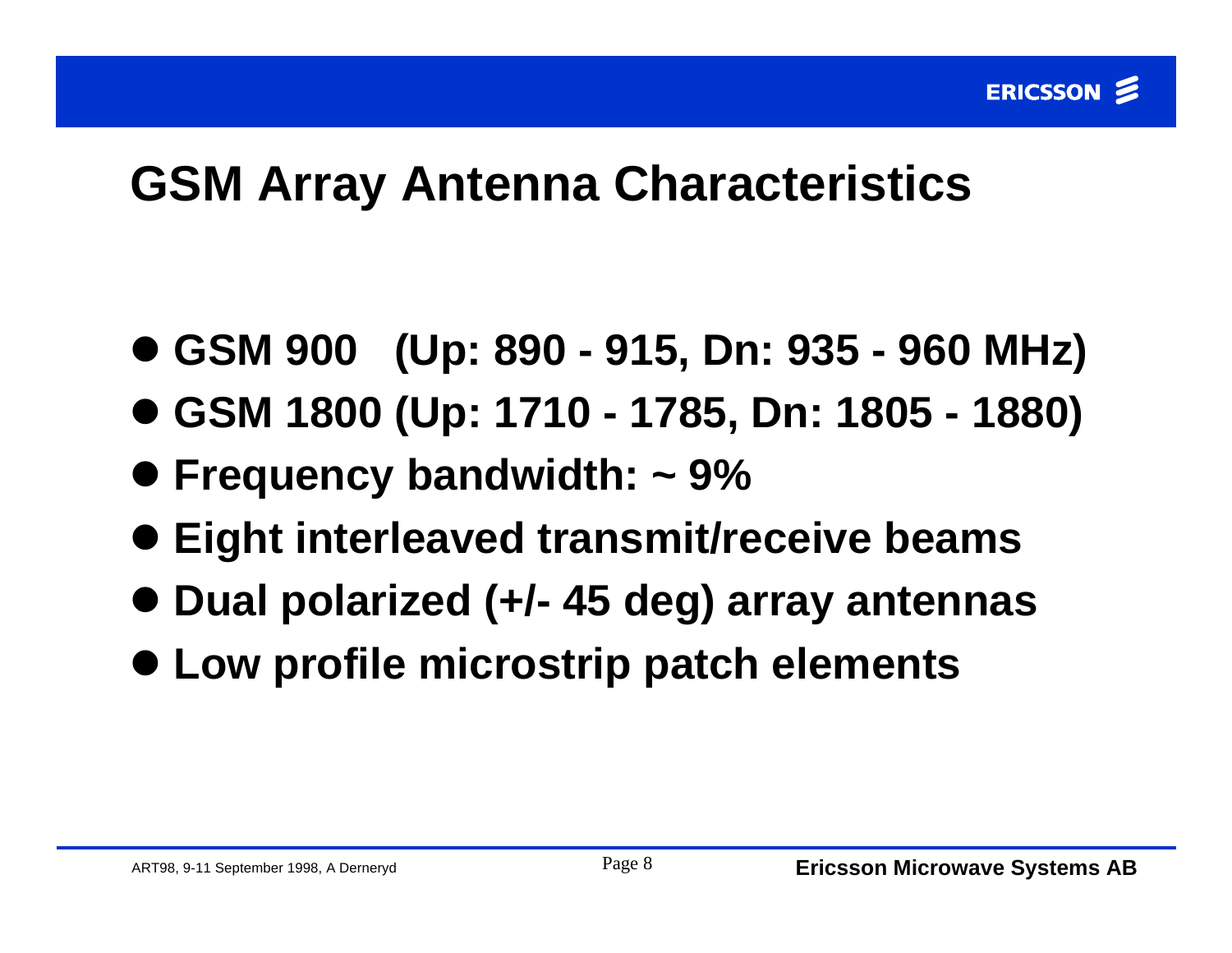#### **GSM Array Antenna Configuration**

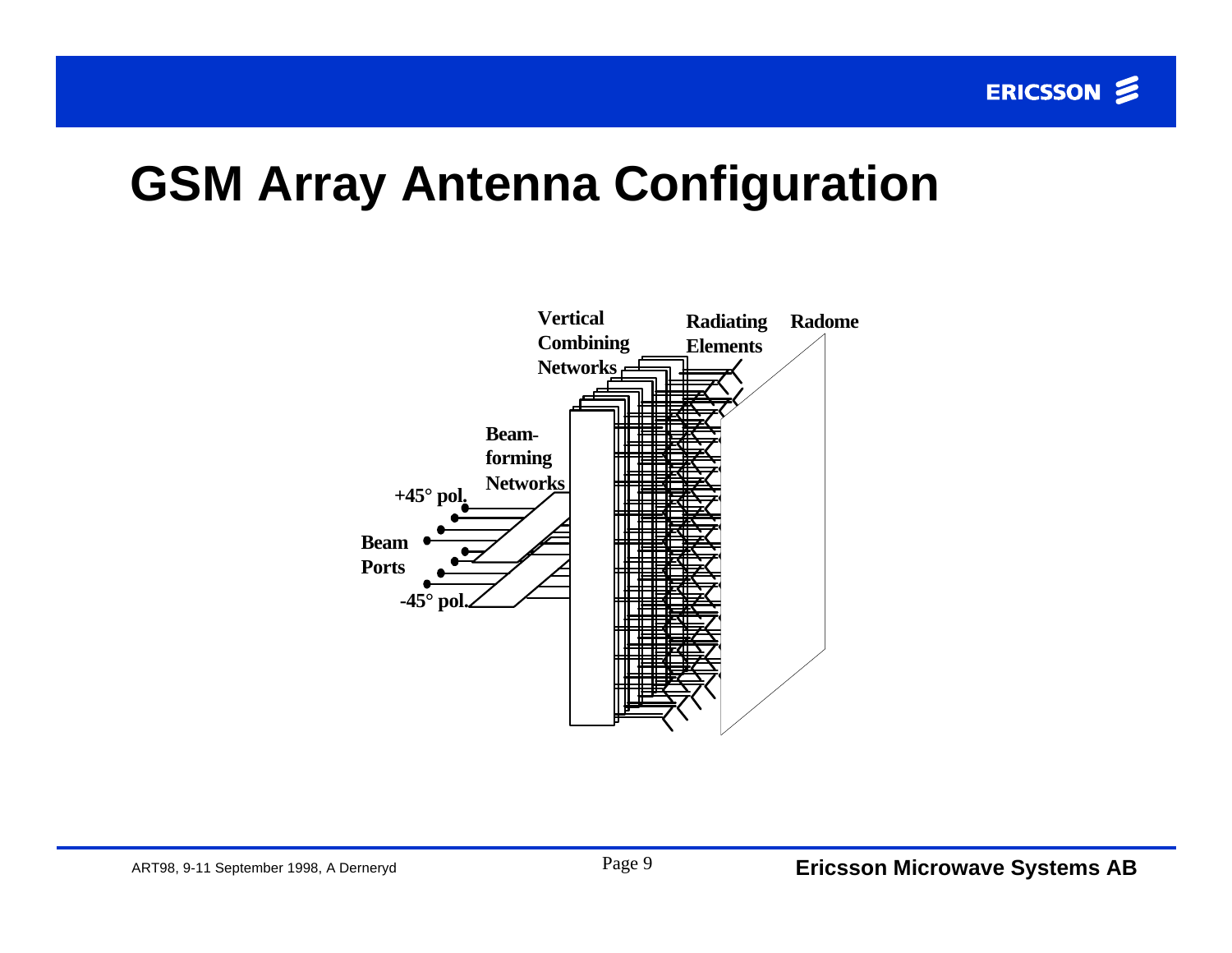### **Array Antenna Radiation Patterns**

**(solid lines: +45 deg slant polarization, dashed lines: -45 deg slant polarization)**

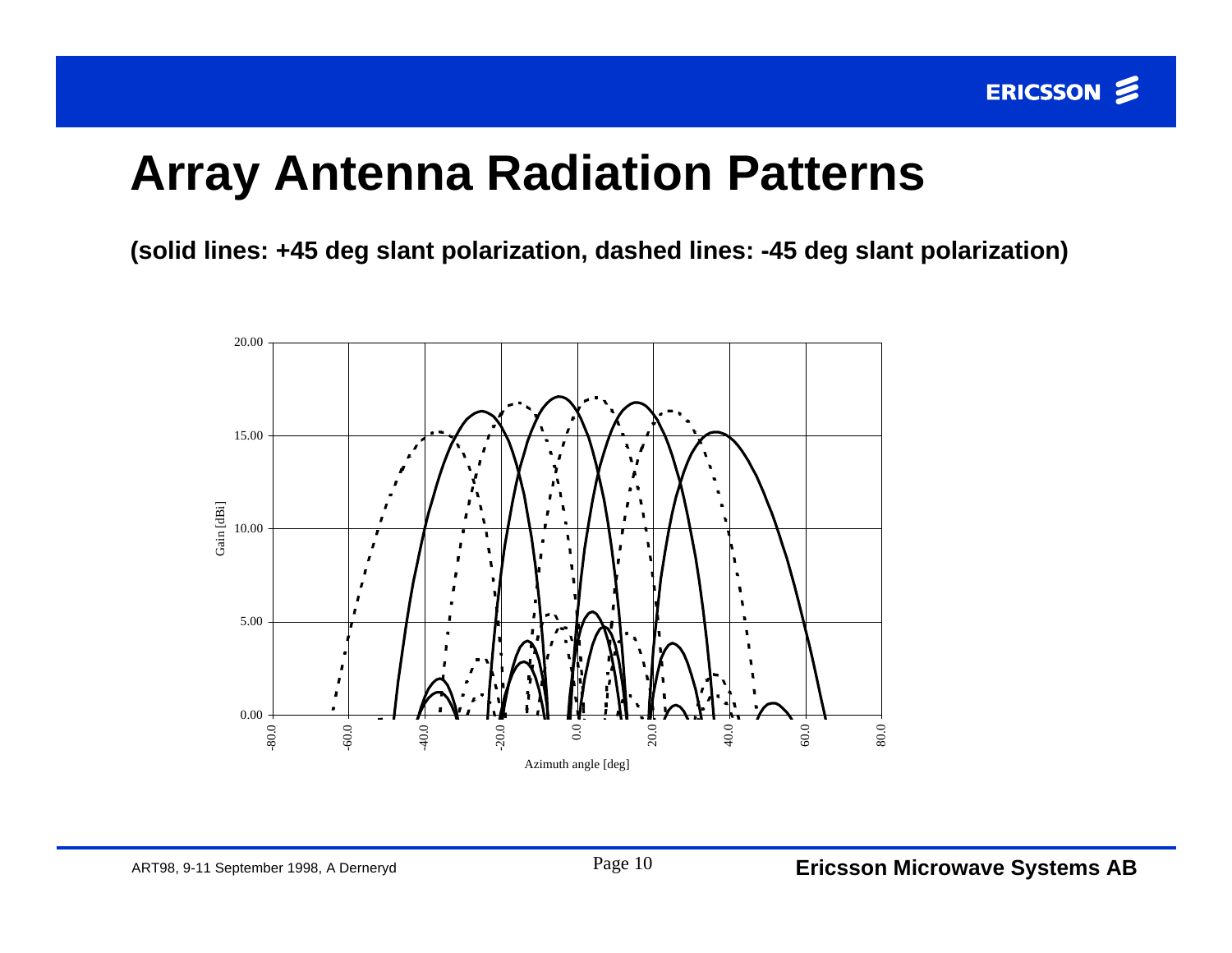# **Conclusions - GSM Link Performance**

**Link Level Improvements - Array vs Sector**

l **C/N environments:**

**4 - 5 dB**

l **C/I environments: up link: > 10 dB down link: 5 - 6 dB**